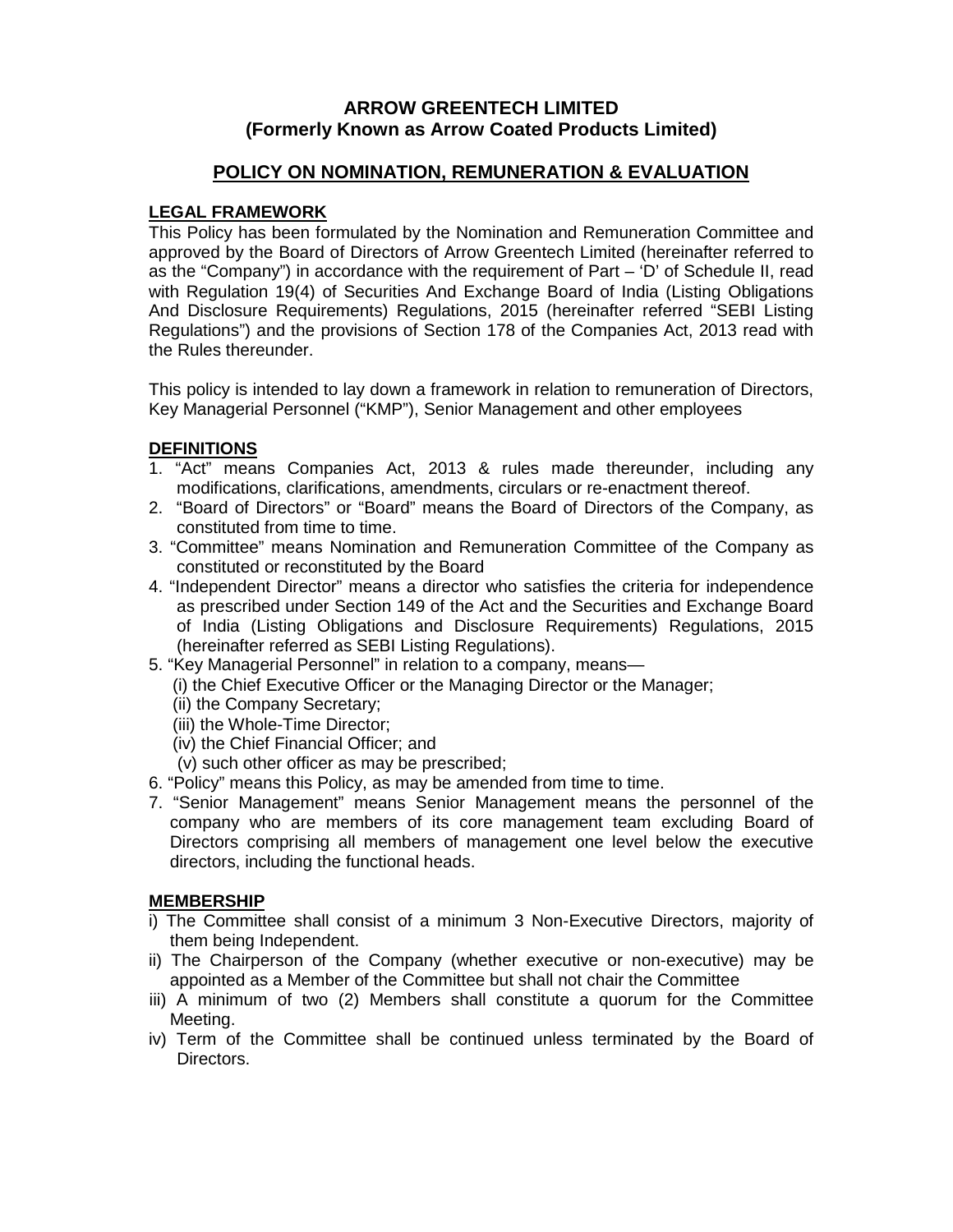## **CHAIRPERSON**

i) The Chairperson of the Committee shall be an Independent Director.

ii) In the absence of the Chairperson, the Members of the Committee present at the Meeting shall choose one amongst them to act as Chairperson.

iii) The Chairperson of the Committee or in his absence any other Member of the Committee authorised by him in this behalf shall attend the General Meetings of the Company to answer the shareholders' queries

#### **FREQUENCY OF MEETINGS**

The Meeting of the Committee shall be held at such regular intervals as may be required.

#### **POLICY FOR APPOINTMENT OF DIRECTOR, KMP AND SENIOR MANAGEMENT PERSONNEL**

I) General appointment criteria:

- i) The Committee shall consider the ethical standards of integrity and probity, qualification, expertise and experience of the person for appointment as Director, KMP or at Senior Management level and accordingly recommend to the Board his / her appointment.
- ii) The Company should ensure that the person so appointed as Director/ Independent Director/ KMP/ Senior Management Personnel does not stand disqualified under the Act, rules made thereunder, SEBI Listing Regulations or any other enactment for the time being in force.
- iii) The Director/ Independent Director/ KMP/ Senior Management Personnel shall be appointed as per the procedure laid down under the applicable provisions of the Act, rules made thereunder, SEBI Listing Regulations or any other enactment for the time being in force.

II) Other appointment criteria:

Enhancing the competency of the Board and attracting as well as retaining talented employees for role of KMP/ Senior Management Personnel shall be the basis for the Committee to select a candidate for his/her appointment. When recommending a candidate for appointment, the Committee shall be:

- i) Assessing the appointee against a range of criteria which includes but not be limited to qualifications, skills, regional and industry experience, background and other qualities required to operate successfully in the position, with due regard for the benefits in diversifying the Board;
- ii) The extent to which the appointee is likely to contribute to the overall effectiveness of the Board, work constructively with the existing Directors/ KMP/ Senior Management Personnel and enhance the efficiency of the Company;
- iii) The qualification, skills and experience that the appointee brings to the designated role and how an appointee will enhance the skill sets and experience of the Board/Company as a whole;
- iv) The nature of existing positions held by the appointee including directorships or other relationships and the impact they may have on the appointee's ability to exercise independent judgment;
- v) The appointment of Independent Directors shall be subject to compliance of provisions of SEBI Listing Regulations and Section 149 of the Act, read with schedule IV and rules thereunder.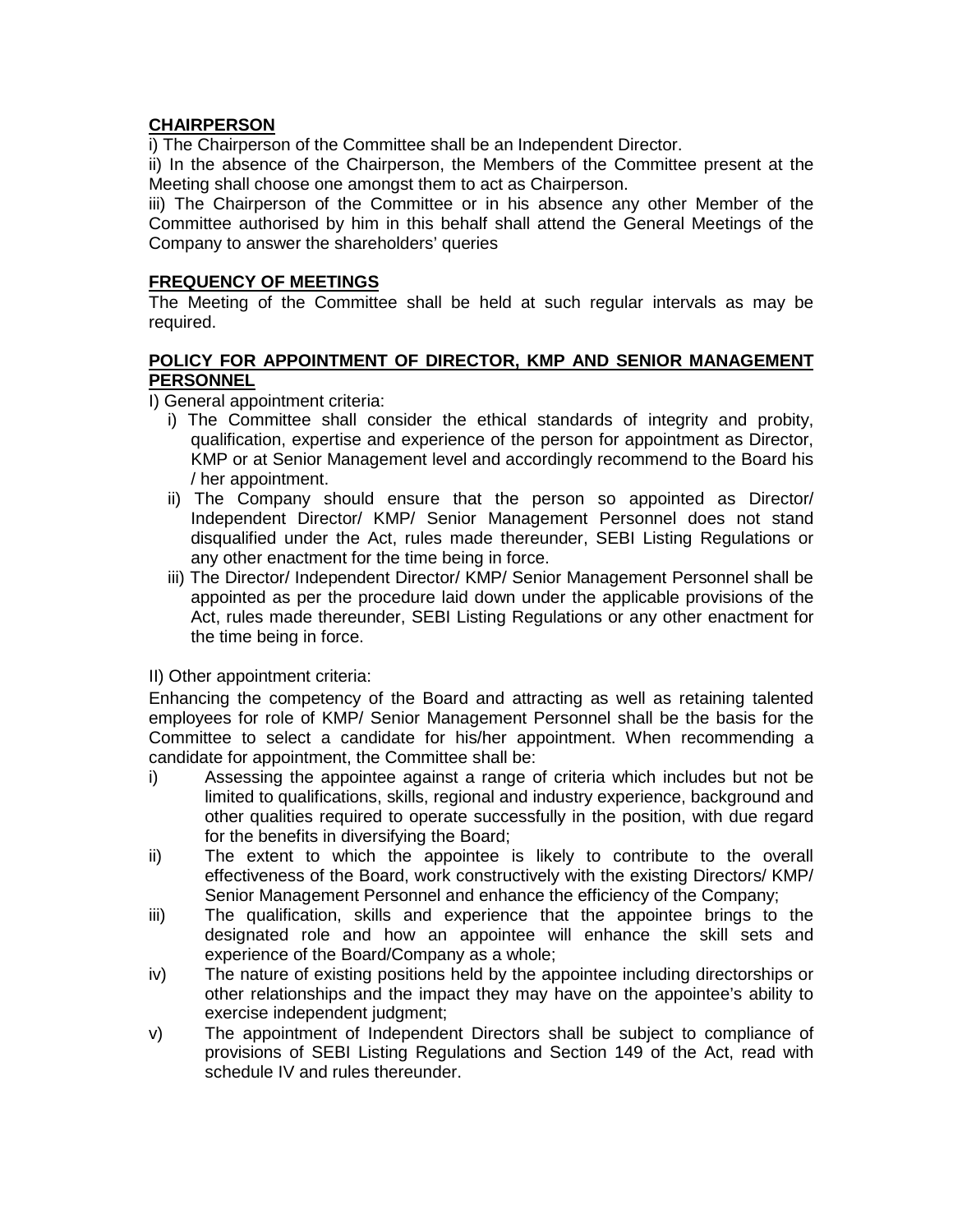- III) Term / Tenure of appointment of Managing Director/Whole-Time Director/ Manager and Independent Director:
	- i) Managing Director/Whole-time Director/Manager (Managerial Person):

 The Company shall appoint or re-appoint any person as its Managerial Person for a term not exceeding five years at a time. No re-appointment shall be made earlier than one year before the expiry of term.

 The Company shall not appoint or continue the employment of any person as Managing Director/Whole-time Director/Manager who is below the age of 21 years or who has attained the age of seventy years. Provided that the term of the person holding this position may be extended beyond the age of seventy years with the approval of shareholders by passing a special resolution based on the explanatory statement annexed to the notice for such motion indicating the justification for extension of appointment beyond seventy years.

- ii) Independent Director
	- a) An Independent Director shall hold office for a term up to five consecutive years on the Board of the Company and will be eligible for re-appointment on passing of a special resolution by the Company and disclosure of such appointment in the Board's report.
	- b) No Independent Director shall hold office for more than two consecutive terms of upto maximum of 5 years each, but such Independent Director shall be eligible for appointment after expiry of three years of ceasing to become an Independent Director. Provided that an Independent Director shall not, during the said period of three years, be appointed in or be associated with the Company in any other capacity, either directly or indirectly.
	- c) At the time of appointment of Independent Director it should be ensured that number of Boards on which such Independent Director serves is restricted to seven listed companies as an Independent Director and three listed companies as an Independent Director in case such person is serving as a Whole-time Director of a listed company or such other number as may be prescribed under the Act.

#### IV) Evaluation

 The evaluation/assessment of the Directors of the Company is to be conducted as per the requirements of the Act and the SEBI Listing Regulations.

V) Removal

 Due to reasons for any disqualification mentioned in the Act or under any other applicable Act, rules and regulations there under, the Committee may recommend, to the Board with reasons recorded in writing, removal of a Director, KMP or Senior Management Personnel subject to the provisions and compliance of the said Act, rules and regulations.

## VI) Retirement

 The Director, KMP and Senior Management Personnel shall retire as per the company's rules and as per applicable provisions of the Act, wherever applicable.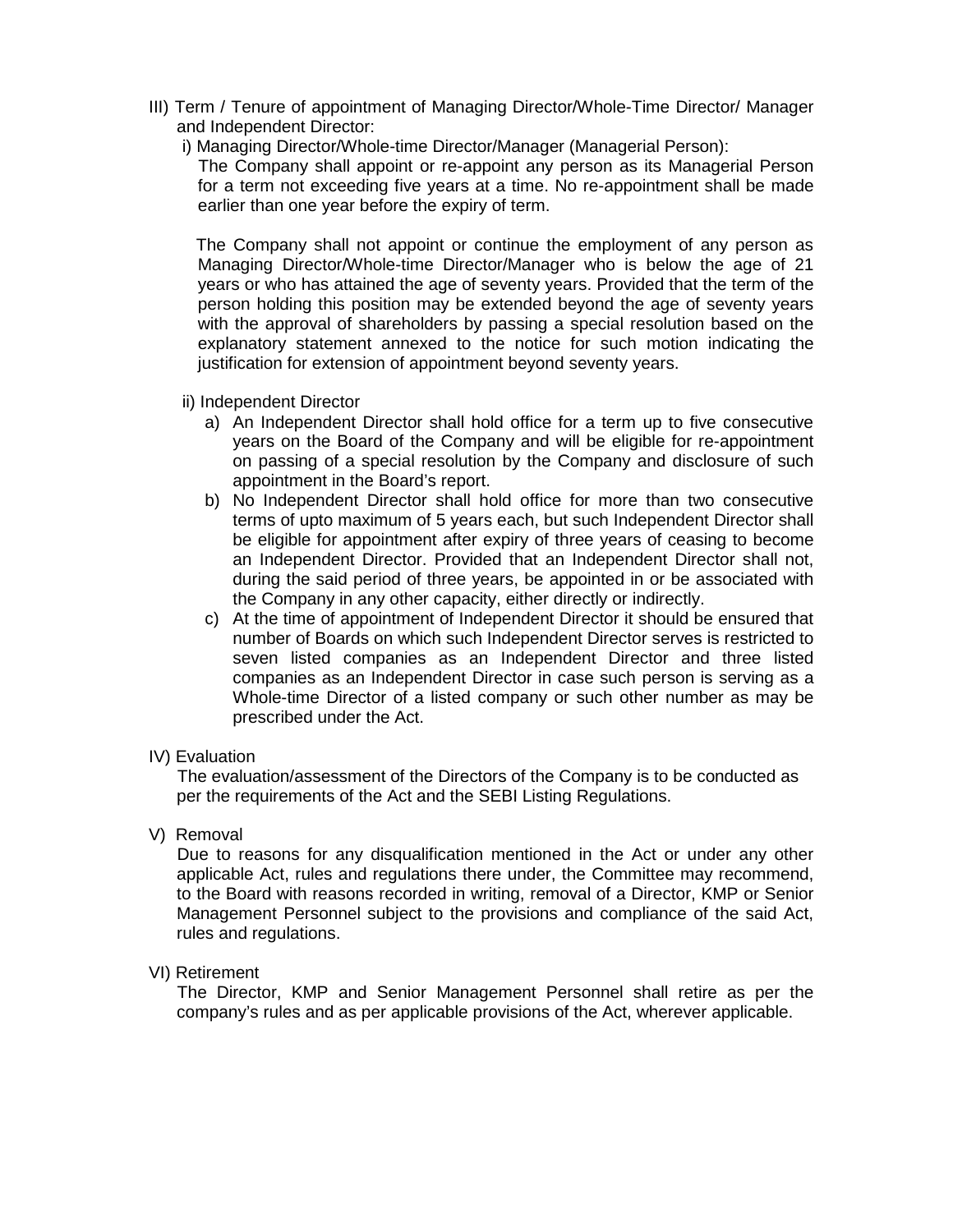#### **POLICY FOR REMUNERATION TO DIRECTORS/KMP/SENIOR MANAGEMENT/ OTHER EMPLOYEES**

I). Remuneration to Directors, KMP and Senior Management:

The guiding principle is that the level and composition of remuneration shall be reasonable and sufficient to attract, retain and motivate Directors, KMP and Senior Management.

 The Directors, KMP and other Senior Management's salary shall be based & determined on the individual person's responsibilities, performance, experience, leadership abilities, initiative taking abilities and knowledge base and also in accordance with the limits as prescribed statutorily, if any.

 The remuneration to Directors, KMP and other Senior Management will be determined by the Committee and recommended to the Board for approval. The remuneration shall be subject to the prior/post approval of the shareholders of the Company and Central Government, wherever required.

While recommending the remuneration, the Committee shall take into account the relevant factors such as market, business performance and practices in comparable companies, financial and commercial health of the Company as well as prevailing laws and government/other guidelines.

II) Remuneration to Non-executive / Independent Director:

 The remuneration to Non-executive / Independent Director shall be in accordance with the statutory provisions of the Act, and the rules made thereunder for the time being in force.

 The Non-Executive / Independent Director may receive remuneration by way of fees for attending meetings of Board or Committee thereof, provided that the amount of such fees shall not exceed the maximum amount as provided in the Act, per meeting of the Board or Committee. The Non-Executive / Independent Director may receive Commission within the monetary limit approved by shareholders.

An Independent Director shall not be entitled to any stock option of the Company.

III) Remuneration to other employees

The authority to determine remuneration and terms of appointment of other employees stands delegated to the Chairman and Whole Time Director of the Company.

# **DUTIES IN RELATION TO NOMINATION MATTERS**

The duties of the Committee in relation to nomination matters include:

- i) Ensuring that there is an appropriate induction in place for new Directors and Members of Senior Management and reviewing its effectiveness;
- ii) Ensuring that on appointment to the Board, Non-Executive Directors receive a formal letter of appointment in accordance with the Guidelines provided under the Act;
- iii) Determining the appropriate size, diversity and composition of the Board;
- iv) Developing a succession plan for the Board and Senior Management;
- v) Evaluating the performance of the Board members and Senior Management in the context of the Company's performance from business and compliance perspective;
- vi) Making recommendations to the Board concerning any matters relating to the continuation in office of any Director at any time including the suspension or termination of service of an Executive Director as an employee of the Company subject to the provision of the law and their service contract.
- vii) Recommend any necessary changes to the Board; and